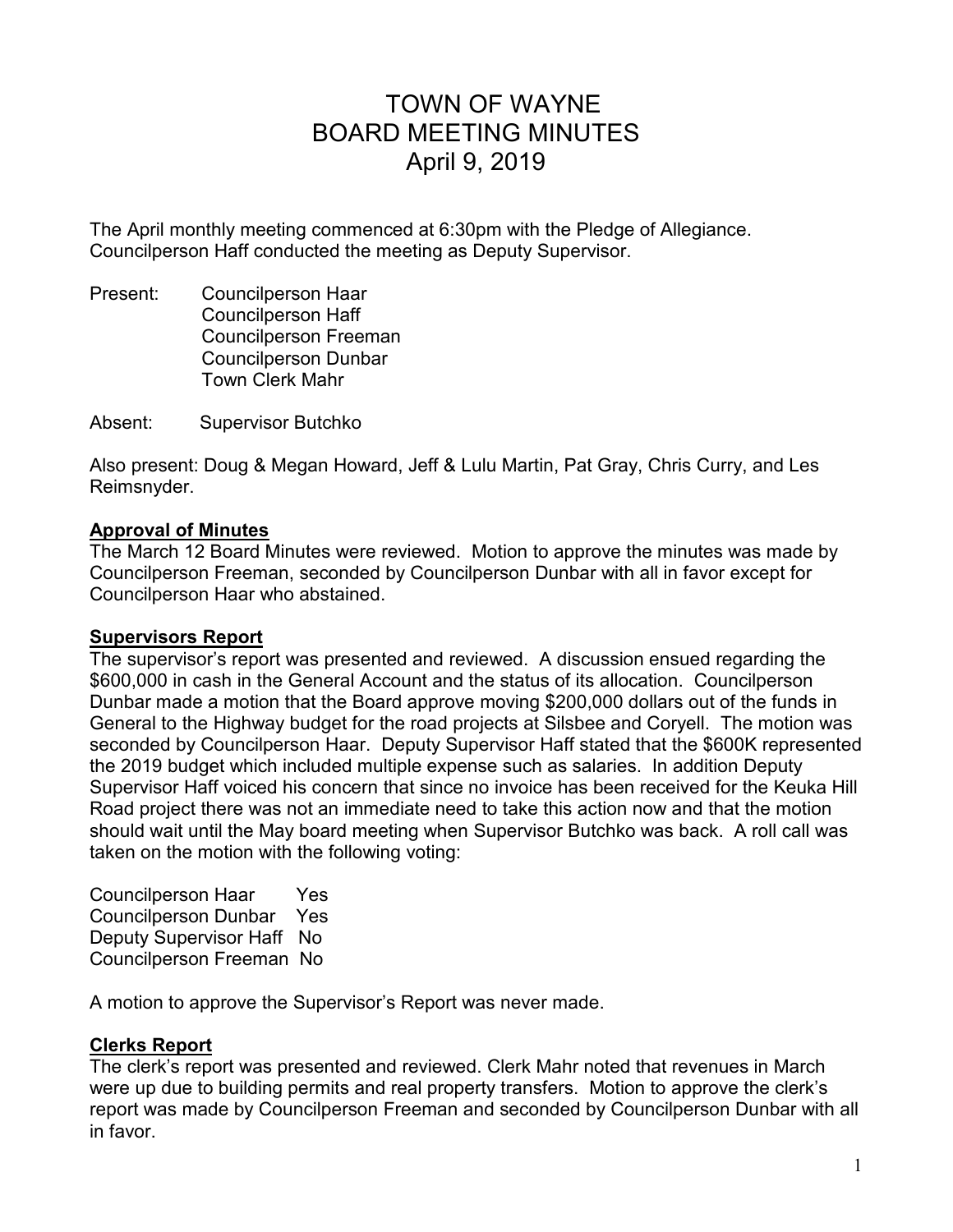Vouchers of Abstract 4 were submitted and discussed. Councilperson Dunbar asked for more detail clarification on the legal services performed on the Harter, Secrest & Emery voucher (#128). Motion to approve the vouchers with exception of the Harter, Secrest & Emery voucher was made by Councilperson Haar, seconded by Councilperson Dunbar and all in favor.

Abstract 4 Vouchers submitted were broken down by:

| • General Account    | Vouchers 94 - 128 | \$19,885.43 |
|----------------------|-------------------|-------------|
| • Highway Account    | Vouchers 31 - 43  | \$9,313.10  |
| $\bullet$ TA Account | Voucher 8 - 12    | \$5,856.59  |
| $\bullet$ SL Account | Voucher 4         | \$231.45    |

# **Tax Update**

Clerk Mahr reviewed the current tax collection position as of March 30th. The taxes collected are approximately \$71,000 less then a comparable period in 2018. It appears that February and March payments were less than 2018. The taxes outstanding as of the  $30<sup>th</sup>$  is \$128,202. The Highway and General Funds were paid on March 14<sup>th</sup>.

Clerk Mahr also informed the board that the meeting to settle taxes with Steuben County is Monday, April 15<sup>th</sup>.

# **Justice Report**

Justice reports was reviewed with no discussion.

# **Assessor**

No report.

# **Highway Superintendent Report**

Highway Superintendent Doug Howard stated activities in the month of March included repairs to the 2013 1- Ton truck and the engine on the 2013 Western Star. The pipe under the Keuka Hill Road was successfully installed. The Keuka Hill road project is scheduled to begin on April 22<sup>nd</sup>. It was uncertain as to whether the road would need to be closed for construction.

The compost site has been cleaned up and is scheduled to open on Friday April 19<sup>th</sup>. Road sweeping will begin in April. New signs have been installed at the boat launch. The highway staff have also completed their 2019 safety training.

Superintendent Howard also noted that the West Waneta Lake Road improvements may be impacted by the reduction in CHIPS monies. Councilperson Dunbar asked if the road project has to be completed before the Town can apply for CHIPS reimbursement. Superintendent Howard will research.

# **Code & Zoning Officer**

Review of monthly report was presented with no discussion.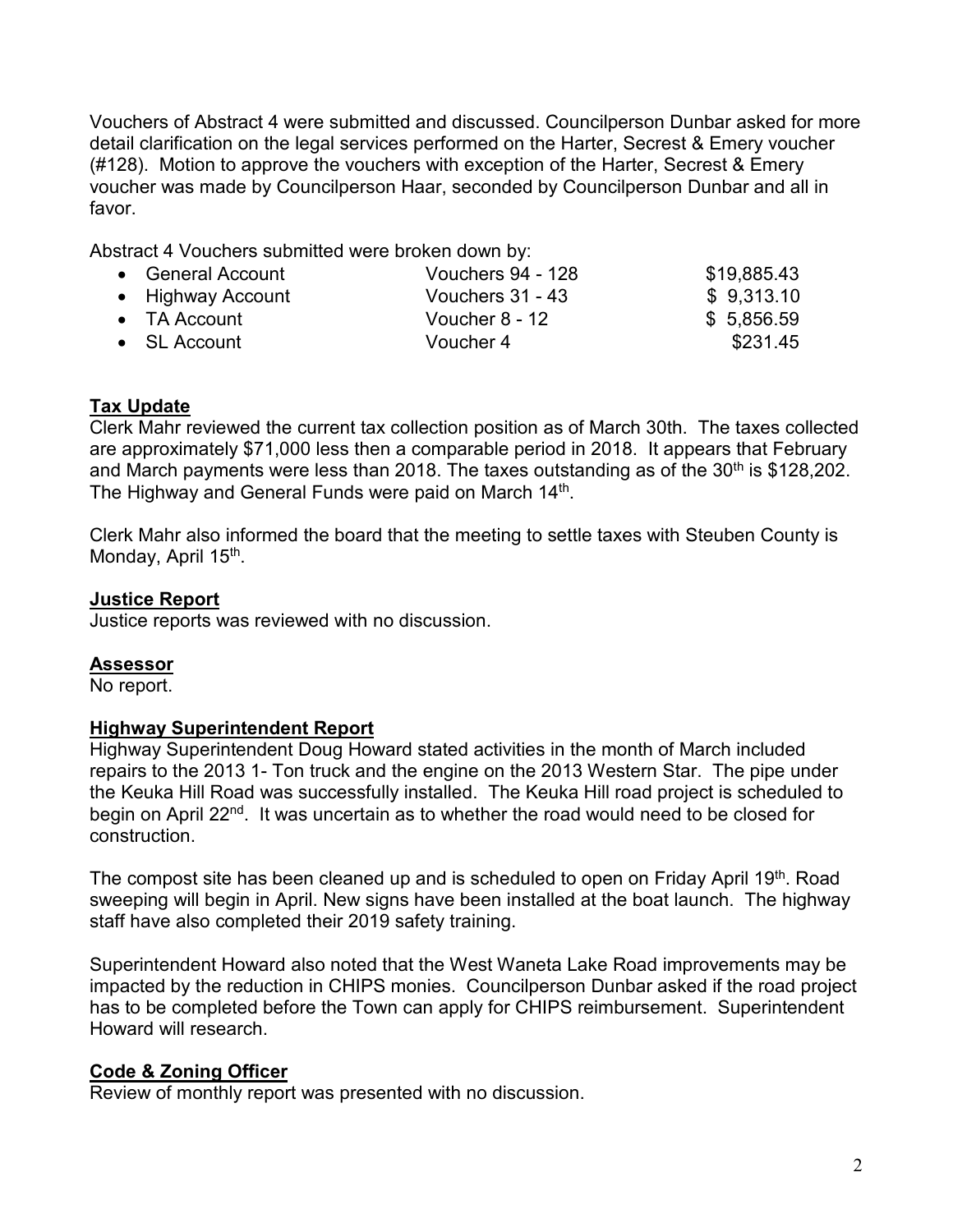Planning Board Meetings minutes for February & March have been approved. The first Planning Board Land Use Regulation subcommittee meeting is scheduled for Tuesday April 16<sup>th</sup> at 7:00pm. The meeting will be held in the Town Supervisor's office because the Democratic Caucus has reserved the main meeting room for the same night. Councilperson Dunbar noted that the LUR map on the Town website needs to be updated due to reflect proper hamlet mixed use. The Wright property, south of Turner Road, needs to be included.

### **Watershed**

March watershed report was presented with no discussion. Septic inspection notices are being sent out on schedule.

### **Dog Control Officer**

Monthly report was reviewed with no discussion. Dog Control Officer Megan Howard stated she is looking at alternative options to the Four Winds Kennel due to reductions in their staff and Betty Walden's injury.

### **History Group**

Monthly report was presented with no discussion. A seminar entitled "A Perfect Storm: The Influenza Pandemic of 1918-1919 A Danger Greater Than War" is scheduled for 2PM Saturday May  $4<sup>th</sup>$  at the Town Hall.

# **Other Business**

A Verizon booster is to be installed within the next week to strengthen wireless communication.

The Town clean up day is scheduled for Saturday, May 18<sup>th</sup>. Discussion centered around the following points:

- Proof of Town of Wayne residency will be required (ie. Driver's license, bills such as tax or utilities
- List of items that are unacceptable is being worked on. Items such as paint cans, hazardous chemicals and possibly mattresses have been identified as unacceptable.
- Potential limit may be placed on how many tires per participant will be allowed.
- Reduced amount of advertising for the event this year versus 2018.

Clerk Mahr presented an estimated cost from Corning Investigative Services for policing the Town Barn site after hours to prevent excess trash disposal. Depending on the number of hours required the rate would range between \$58 to \$75 per hour. The Board felt that the cost was too prohibitive to pursue. Councilperson Dunbar suggested in the future possibly combining the event with the Town of Tyrone if it could save on costs.

A motion was made by Councilperson Haar and seconded by Councilperson Freeman to adopt a Resolution to reduce the Board of Assessment for tax grievances from 5 members to 3. Though this motion was approved by the Board in August of 2018 Steuben County requested a formal resolution be passed to document the change. The resolution was passed with all in favor.